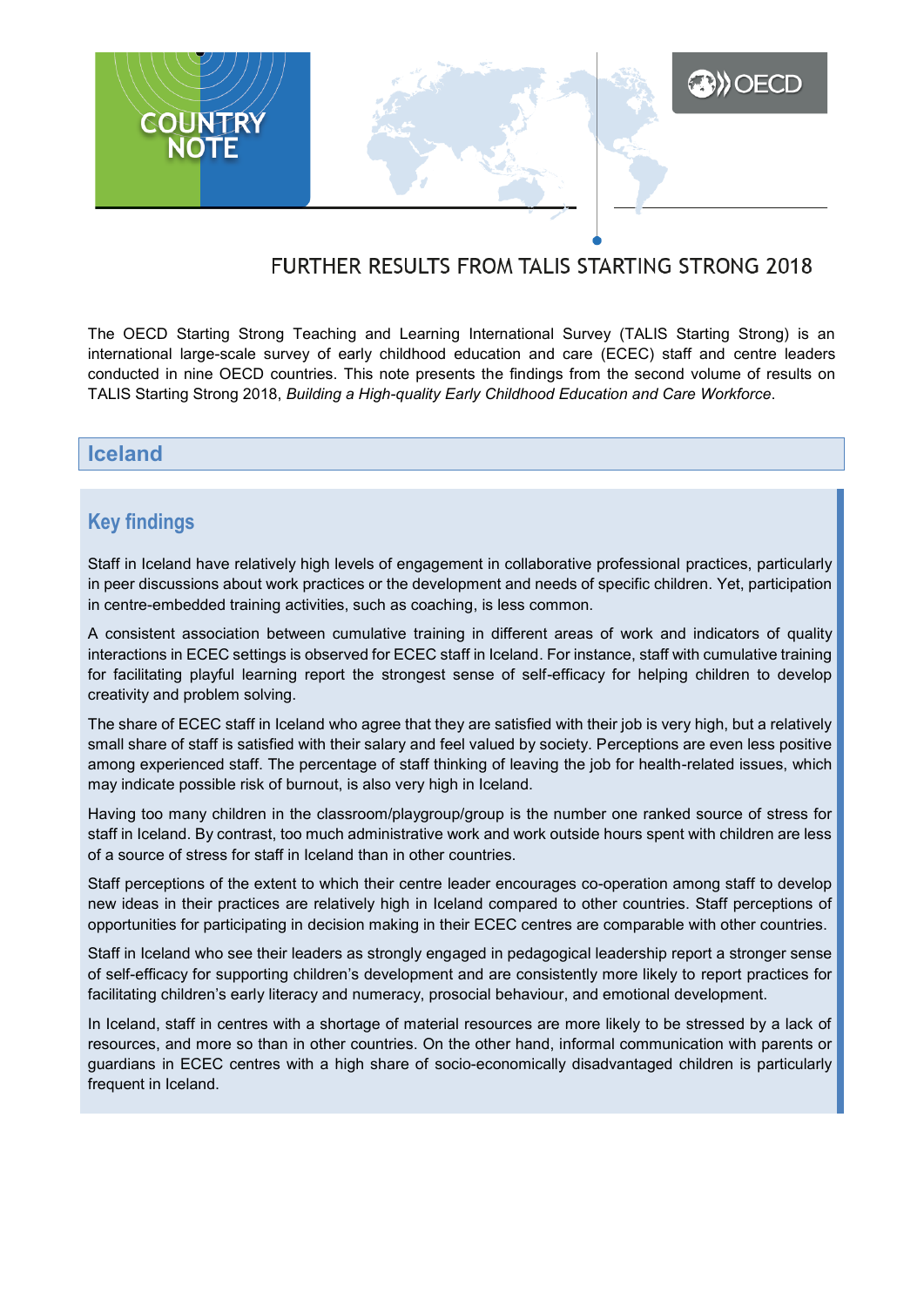## **Highlights and policy implications for Iceland**

#### *Staff education, training and skills development*

Across countries participating in TALIS Starting Strong, neither pre-service education or training focused on working with children nor pre-service practical experience are universal among ECEC staff. In Iceland, 64% of pre-primary staff completed a pre-service programme that prepared them specifically to work with children, the lowest among all of the participating countries, and the share was particularly low among novice teaches (38%). Among these staff, 71% completed practical modules as part of their training programmes. As in most other countries, in Iceland, pre-primary staff with a "practicum" covered more areas in their pre-service training than staff without such experience.

Approaches to ongoing professional development vary across countries. Participation in recent in-service training activities is relatively high in Iceland (87%), and particularly so among experienced teachers (93%). However, staff in Iceland tend to cover a smaller number of areas during such training than staff in most other countries. Induction for new staff is virtually universal across ECEC centres in all countries, but the form this takes differs. In Iceland, mentoring is among the most common induction strategy (95% of centres), while a reduced workload is less common than in other countries (31% of centres).

Collaborative professional practices provide important opportunities for informal learning, and in all countries, ECEC staff who engage more in collaboration in their centres are also more likely to participate in training activities. Staff in Iceland have relatively high levels of engagement in these practices, for instance with about one in two pre-primary staff providing feedback to other staff about their practice on a weekly or daily basis. More than eight in ten pre-primary staff in Iceland report daily or weekly discussions with colleagues on the development or needs of specific children. In turn, participation in centre-embedded training activities, such as coaching and peer observation formal arrangements are less common in Iceland.

As in other countries, ECEC staff in Iceland are most confident about their ability to promote children's socioemotional development, but less so about working with children from diverse backgrounds or using digital technology to support children's learning. Similar to other countries, experienced teachers report higher levels of self-efficacy in adapting work to children's individual needs than novice teachers, and the difference is particularly large in Iceland.

Across countries, staff who covered more areas in both their pre-service and recent in-service training tend to report a stronger sense of self-efficacy for supporting child development and to adapt their practices more to children's needs and interests. These associations hold true for staff in Iceland.

Across countries, cumulative training in a given area tends to be more strongly associated with indicators of quality interactions in ECEC settings than more sporadic training. Iceland shows consistent associations in this respect in different areas of work with children. Moreover, Iceland is the country where pre-primary staff with cumulative training for facilitating playful learning report the strongest sense of self efficacy for helping children to develop creativity and problem solving. However, the percentage of staff covering contents related to key areas such as child development, diversity or pedagogy in both their pre-service and recent in-service training is relatively low in Iceland. For instance, 50% of staff in Iceland covered contents related to working with a diversity of children in both their pre-service and recent in-service training.

#### *Staff working conditions and well-being*

Overall, staff in all of the countries participating in TALIS Starting Strong show a high level of satisfaction with the profession and their current job. The share of staff who "strongly agree" or "agree" that they are satisfied with their job is very high in Iceland (96%). In all countries, satisfaction with salary is generally low, but particularly so among pre-primary staff in Iceland (10%). Satisfaction is even lower among more experienced staff (8%).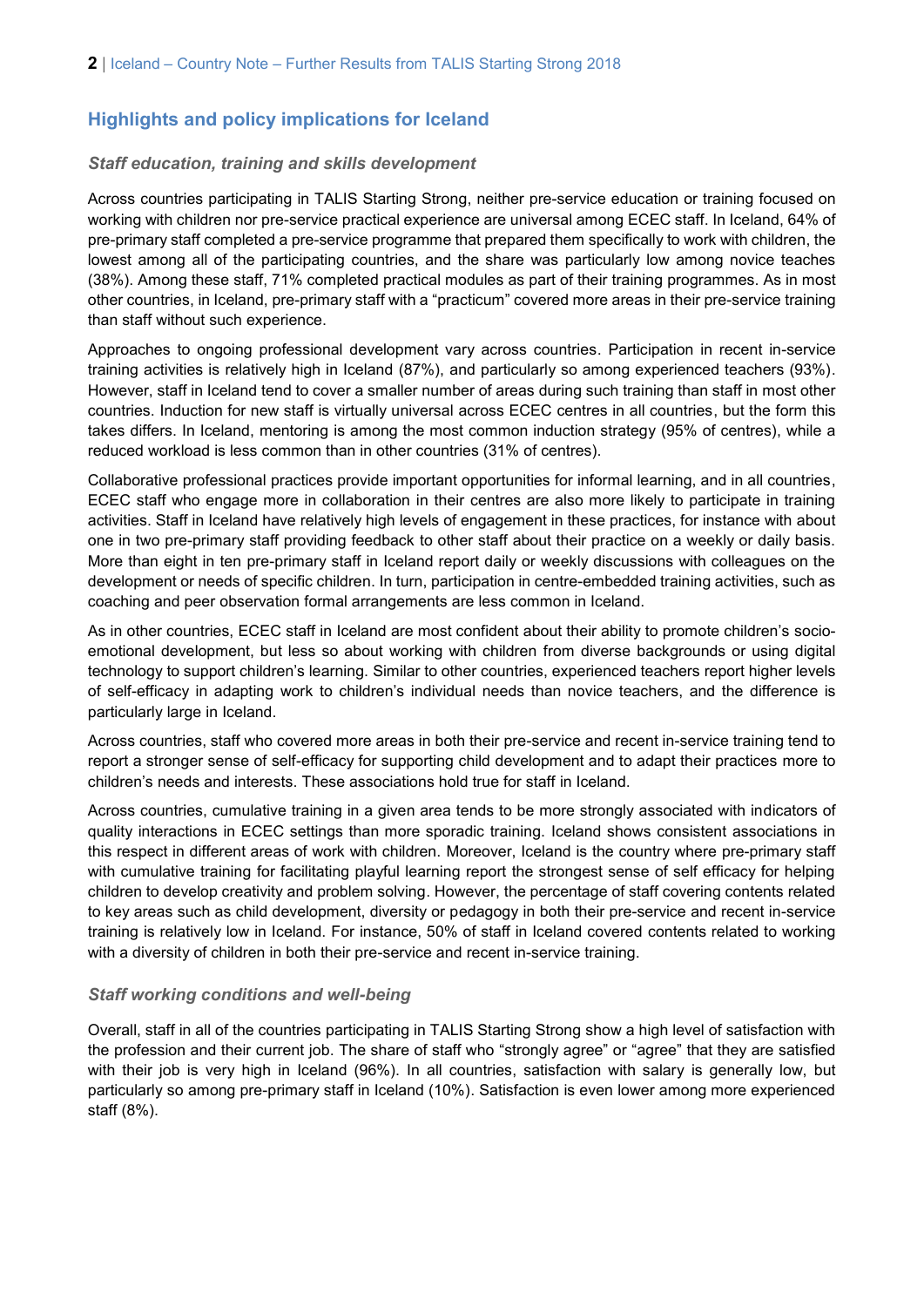The way staff feel valued by others can be an important aspect of their well-being. Compared to other countries, at the pre-primary level, this perception is relatively low in Iceland, with only 33% of staff feeling valued by society. As with satisfaction with salaries, feelings of being acknowledged by society are lower among experienced staff (31%) than among novice staff (38%).

In most countries, retirement is the most likely reason to leave the role for young and older staff alike, suggesting that most staff expect to spend their entire career in the ECEC profession. Iceland is an exception to this pattern, and the country where the largest percentage of staff envisage working in a different job not in the ECEC sector (25%). Compared to other countries, the percentage of staff thinking of leaving the job for health-related issues, which may indicate possible risk of burnout, is also relatively high in Iceland (20%). Those staff in Iceland reporting the highest levels of stress are more likely to indicate this reason as the most likely one to leave their job.

Staff working hours vary notably across countries, partly driven by the time that staff spend without direct contact with children on other job tasks at the ECEC centre. Working hours of staff working full time in Iceland are relatively low and there is little variation within the country. In Iceland, full-time pre-primary staff spend on average seven working hours per week without children, which is the lowest number of hours across countries participating in TALIS Starting Strong. Results from the survey indicate that workload stress coming from work outside hours spent with children is an important source of stress in many countries, but not in Iceland.

Support from centre leadership is another aspect of the quality of working environments. In Iceland, only 25% of pre-primary staff "agree" or "strongly agree" that they need more support from their ECEC centre leader, the lowest percentage among countries.

Feelings of stress at work emerge from imbalances between job demands, resources to address these demands and rewards for effort. In Iceland, "having too many children in their classroom/playgroup/group" is the number one ranked source of stress for staff (39%), and self-efficacy does not appear to buffer the effect of working with many children, suggesting that policies to support self-efficacy such as training could help. By contrast, "having too much administrative work" is not an important source of stress for staff in Iceland (4%), and support from leaders acts as a buffer against this source of stress.

Staff shortages create tensions for both staff and leaders in multiple areas. Iceland is one of the few countries in which leaders report a lack of staff as a source of stress, but staff are less likely to do so.

#### *Leadership and management in ECEC centres*

Across most countries participating in TALIS Starting Strong, administrative leadership accounts, on average, for at least 30% of leaders' time in ECEC centres. In Iceland, centre leaders spend slightly more time on this function (40%), but the least time on interactions with children (14%). The time spent on pedagogical leadership is similar to most other countries (28%). In Iceland, the initial preparation of 83% of pre-primary centre leaders focused on pedagogical leadership, which is relatively high compared to other countries.

In most countries, centre leaders' pedagogical leadership is positively associated with staff's attitudes and indicators of quality interactions in ECEC settings. In Iceland, pre-primary staff who see their leaders as being strongly engaged in pedagogical leadership, for instance by setting a clear vision for the centre or by ensuring that staff take responsibility for improving their practices, also report a stronger sense of self-efficacy for supporting children's development and are consistently more likely to report practices for facilitating children's early literacy and numeracy, prosocial behaviour, and emotional development.

While across countries ECEC leaders are highly satisfied with their jobs overall, they tend to report relatively low satisfaction with their salaries. In Iceland, more than nine out of ten centre leaders report being satisfied with their jobs and enjoying working in their ECEC centres, but less than four in ten declare being satisfied with their salary. All centre leaders in Iceland report having significant responsibilities for hiring staff, and the level of dissatisfaction with their degree of influence is relatively low (17%).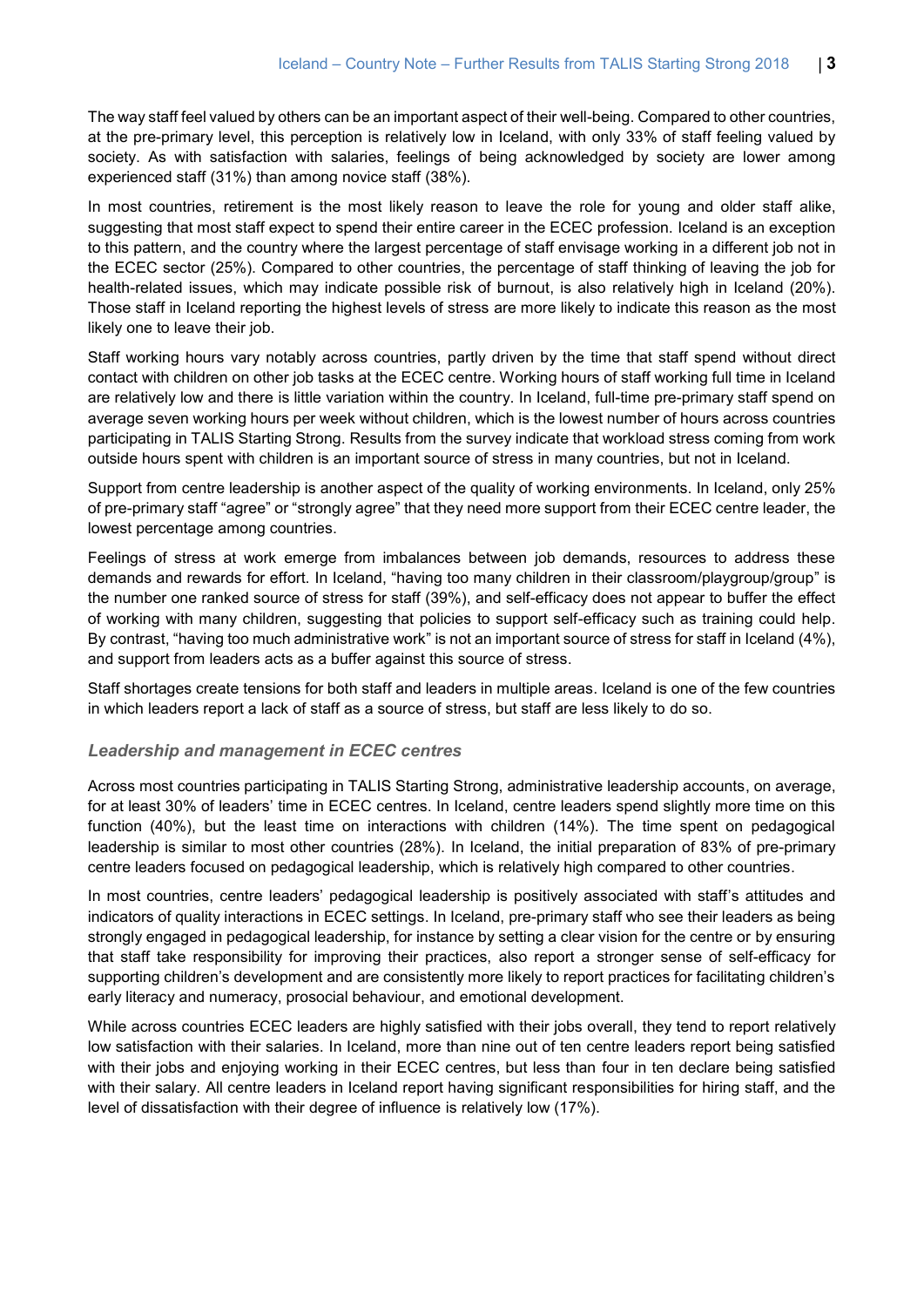Findings from TALIS Starting Strong indicate that staff who perceive more opportunities for participating in decision making in their ECEC centres tend to engage more frequently in professional collaborative practices and to report higher levels of satisfaction with their job. This is also true in Iceland, where 85% of pre-primary staff agree that their centre leader encourages all staff to have a say in important decisions, which is comparable to other countries. Staff perceptions of the extent to which their centre leader encourages co-operation among staff to develop new ideas in their practices are relatively high compared to other countries (91%).

### *Equity*

In most countries participating in TALIS Starting Strong, staff training profiles respond to the socio-economic and cultural/linguistic composition of the populations of children in the ECEC settings. In Iceland, the share of staff working in ECEC centres with a higher share of children from socio-economically disadvantaged homes who received training for working with a diversity of children in both their pre-service and recent in-service training is relatively low (31%), and not much higher than in centres with more advantaged children (3 percentage point difference). However, Iceland is one of the countries where a positive difference is observed in the proportion of pre-primary staff with cumulative training for supporting diverse groups of children between centres with a higher and smaller proportion of dual language learners.

Across countries, differences between centres in terms of the composition of children or availability of resources are associated only to a limited extent with staff working conditions and well-being. In all countries, however, and especially in Iceland, pre-primary staff in centres with a shortage of material resources are more likely to be stressed by a lack of resources.

Engagement with families and communities is another dimension of quality interactions in ECEC settings with a strong equity dimension. Informal communication with parents or guardians in ECEC centres with a high share of socio-economically disadvantaged children is particularly frequent in Iceland, with all leaders reporting that this takes place on a "weekly" or "daily" basis.

### **Policy pointers for Iceland**

- Adopt high standards for ECEC initial preparation programmes for all staff, and build on their comprehensive curricula to design in-service training activities that enable targeted skills upgrading.
- Ensure that staff benefit from a balanced set of working conditions and that unfavourable working conditions do not accumulate on some ECEC staff.
- Raise the status and reward of the profession by ensuring that staff's salaries are aligned with their responsibilities and by better defining pathways for career progression in the ECEC sector.
- Support centre leaders in fulfilling their multiple functions by providing them with the necessary resources and quality working conditions, as well as support from staff.
- Target enhancements in working conditions in ECEC centres with lower levels of resources.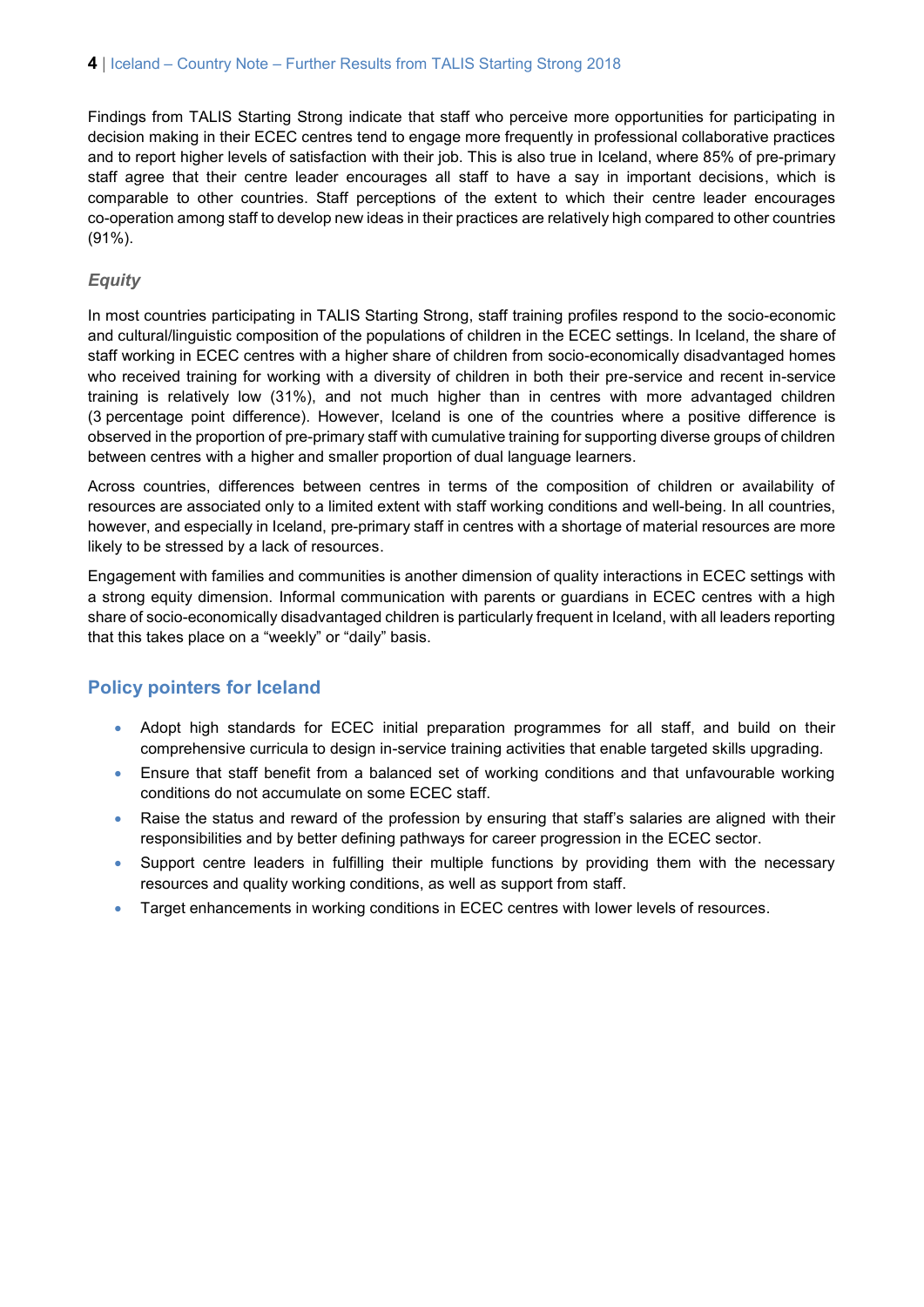# **How does Iceland compare?**

| Indicators, pre-primary education (ISCED 02):                                                                                                                                                     | <b>Bottom</b>                |                  |              | Top                      |
|---------------------------------------------------------------------------------------------------------------------------------------------------------------------------------------------------|------------------------------|------------------|--------------|--------------------------|
| Staff education, training and skills development                                                                                                                                                  |                              |                  |              |                          |
| Staff whose initial preparation programme included a practical<br>module among those trained specifically to work with children                                                                   | Chile: 45%                   |                  | Iceland: 71% | Japan: 92%               |
| Average number of thematic areas (out of 9) covered by staff in<br>in-service training in the last 12 months                                                                                      | Germany,* Iceland, Turkey: 3 |                  |              | Japan, Korea: 6          |
| Staff providing feedback to other staff about their practice on a<br>weekly or daily basis                                                                                                        | Japan: 27%                   |                  | Iceland: 48% | Norway: 70%              |
| Staff trained for working with a diversity of children as part of both<br>pre-service and in-service training                                                                                     | Germany:* 34%                | Iceland: 50%     |              | Japan: 71%               |
| Staff working conditions and well-being                                                                                                                                                           |                              |                  |              |                          |
| Staff who "agree" or "strongly agree" that "I am satisfied with the<br>salary I receive for my work"                                                                                              | Iceland: 10%                 |                  |              | Turkey: 39%              |
| Average number of weekly hours worked without children spent on<br>tasks related to the job at the ECEC centre                                                                                    | Korea: 18                    |                  |              | Iceland: 7               |
| Staff who "agree" or "strongly agree" that "I need more support from<br>my ECEC centre leader"                                                                                                    | Korea: 72%                   |                  |              | Iceland: 25 <sup>9</sup> |
| Staff reporting that "having too many children in their<br>classroom/playgroup/group" is "a lot" a source of stress                                                                               | Iceland: 39%                 |                  |              | Japan: 9%                |
| Leadership and management in ECEC centres                                                                                                                                                         |                              |                  |              |                          |
| Centre leaders who "agree" or "strongly agree" that they are<br>dissatisfied with the influence they have over choosing centre staff                                                              | Israel: 58%                  |                  | Iceland: 17% | Japan, Norway: 14%       |
| Staff who "agree" or "strongly agree" that their centre leader<br>encourages co-operation among staff to develop new ideas                                                                        | Chile: 84%                   |                  | Iceland: 91% | Israel: 96%              |
| Staff who "agree" or "strongly agree" that their centre leader<br>encourages all staff to have a say in important decisions                                                                       | Japan: 73%                   |                  | Iceland: 85% | Israel: 95%              |
| Centre leaders whose pre-service education or training included<br>pedagogical leadership                                                                                                         | Germany:* 35%                |                  | Iceland: 83% | Norway: 96%              |
| <b>Equity</b>                                                                                                                                                                                     |                              |                  |              |                          |
| Staff in ECEC centres with >10% of children from socio-economically<br>disadvantaged homes trained for working with a diversity of children<br>in both pre-service and recent in-service training | Turkey: 26%                  | Iceland: 31%     |              | Norway: 48%              |
| Gap in % of staff who feel stressed by a lack of resources, between<br>ECEC centres with a high minus low shortages of material resources<br>(percentage points)                                  | Germany:* 30 p.p.            | Iceland: 25 p.p. |              | Turkey: 0 p.p.           |
| Leaders in ECEC centres with >10% of children from socio-<br>disadvantaged<br>reporting<br>informal<br>economically<br>homes<br>communication with parents/guardians on a weekly or daily basis   | Korea: 32%                   |                  |              | Iceland: 100%            |

\* Estimates for sub-groups and estimated differences between sub-groups in the TALIS Starting Strong 2018 data need to be interpreted with care. Source: *OECD (2019), TALIS Starting Strong 2018 Database*.